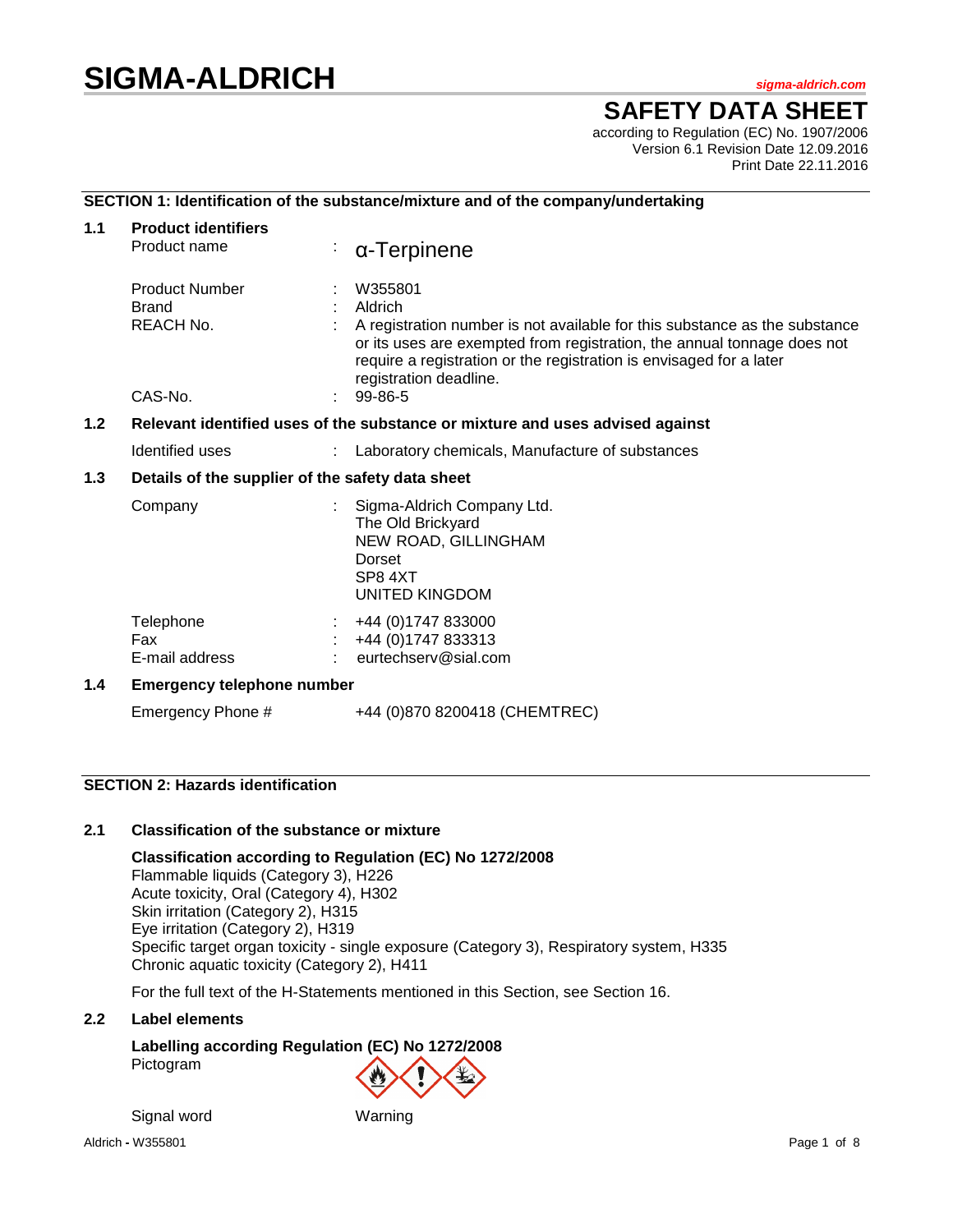|     | Hazard statement(s)<br>H <sub>226</sub><br>H302<br>H315<br>H319<br>H335<br>H411 | Flammable liquid and vapour.<br>Harmful if swallowed.<br>Causes skin irritation.<br>Causes serious eye irritation.<br>May cause respiratory irritation.<br>Toxic to aquatic life with long lasting effects.                                               |
|-----|---------------------------------------------------------------------------------|-----------------------------------------------------------------------------------------------------------------------------------------------------------------------------------------------------------------------------------------------------------|
|     | Precautionary statement(s)<br>P <sub>261</sub><br>P273<br>P305 + P351 + P338    | Avoid breathing dust/ fume/ gas/ mist/ vapours/ spray.<br>Avoid release to the environment.<br>IF IN EYES: Rinse cautiously with water for several minutes. Remove<br>contact lenses, if present and easy to do. Continue rinsing.                        |
|     | Supplemental Hazard<br><b>Statements</b><br>Pictogram                           | none                                                                                                                                                                                                                                                      |
|     | Signal word                                                                     | Warning                                                                                                                                                                                                                                                   |
|     | Hazard statement(s)<br>H <sub>226</sub><br>H302<br>H315<br>H319<br>H335<br>H411 | Flammable liquid and vapour.<br>Harmful if swallowed.<br>Causes skin irritation.<br>Causes serious eye irritation.<br>May cause respiratory irritation.<br>Toxic to aquatic life with long lasting effects.                                               |
|     | Precautionary statement(s)<br>P210<br>P301 + P312 + P330<br>P305 + P351 + P338  | Keep away from heat, hot surfaces, sparks, open flames and other<br>ignition sources. No smoking.<br>IF SWALLOWED: Call a POISON CENTER/doctor if you feel unwell.<br>Rinse mouth.<br>IF IN EYES: Rinse cautiously with water for several minutes. Remove |
|     | P370 + P378                                                                     | contact lenses, if present and easy to do. Continue rinsing.<br>In case of fire: Use dry powder or dry sand to extinguish.                                                                                                                                |
|     | Supplemental Hazard<br><b>Statements</b>                                        | none                                                                                                                                                                                                                                                      |
| 2.3 | <b>Other hazards</b>                                                            |                                                                                                                                                                                                                                                           |

This substance/mixture contains no components considered to be either persistent, bioaccumulative and toxic (PBT), or very persistent and very bioaccumulative (vPvB) at levels of 0.1% or higher.

# **SECTION 3: Composition/information on ingredients**

| 3.1 | <b>Substances</b><br>Synonyms                                   |  | $p$ -Mentha-1,3-diene<br>1-Isopropyl-4-methyl-1,3-cyclohexadiene |  |  |  |
|-----|-----------------------------------------------------------------|--|------------------------------------------------------------------|--|--|--|
|     | Formula                                                         |  | : $C_{10}H_{16}$                                                 |  |  |  |
|     | Molecular weight                                                |  | 136.23 g/mol                                                     |  |  |  |
|     | CAS-No.                                                         |  | $99 - 86 - 5$                                                    |  |  |  |
|     | Hazardous ingredients according to Regulation (EC) No 1272/2008 |  |                                                                  |  |  |  |
|     | Component                                                       |  | Classification                                                   |  |  |  |

| Component            |           | Classification                    | Concentration |
|----------------------|-----------|-----------------------------------|---------------|
| p-Mentha-1,3-diene ! |           |                                   |               |
| CAS-No.              | 99-86-5   | Flam. Lig. 3; Acute Tox. 4;       | $\leq$ 100 %  |
| $EC-No$              | 202-795-1 | Skin Irrit. 2; Eye Irrit. 2; STOT |               |
|                      |           | SE 3; Aquatic Chronic 2;          |               |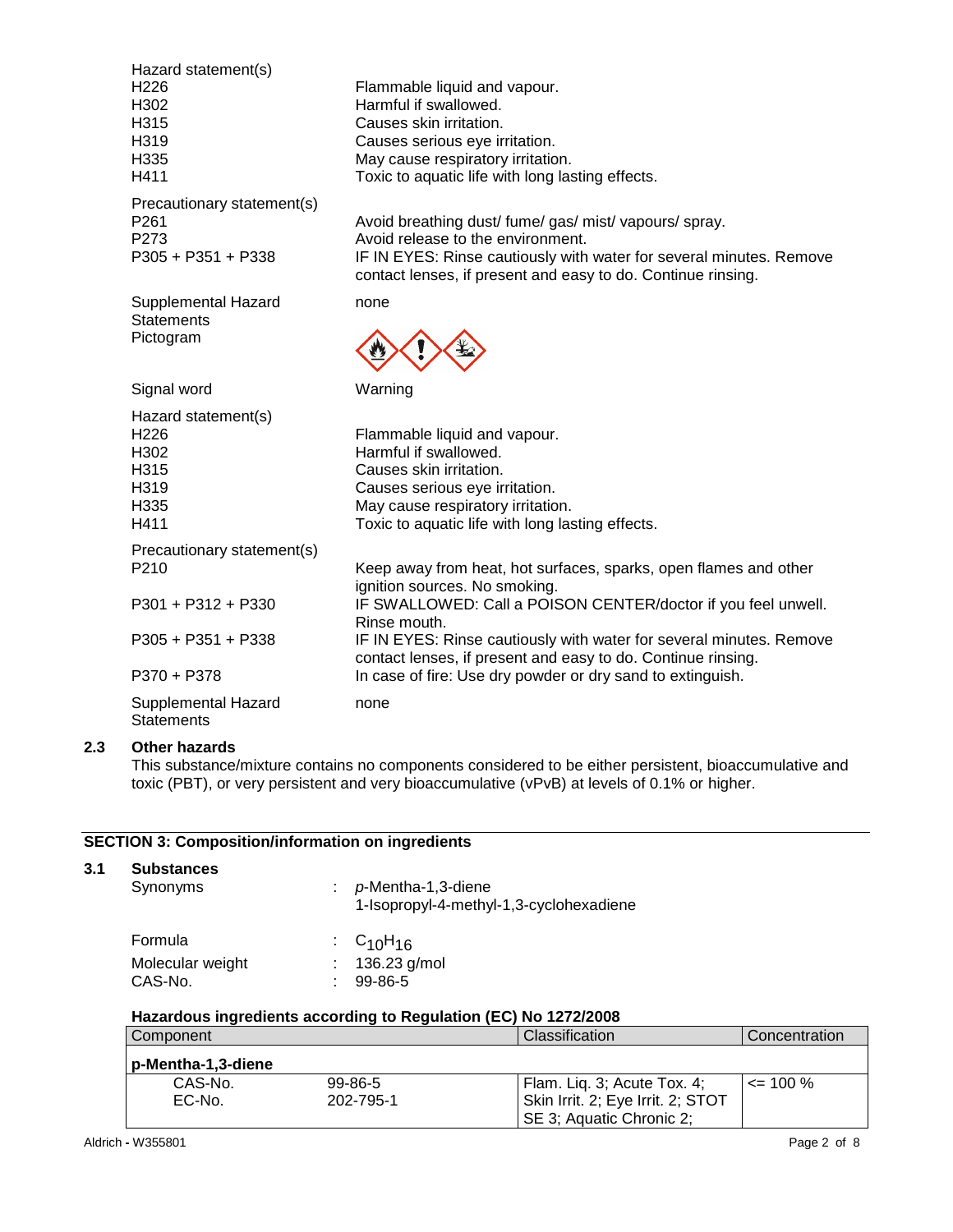| H226, H302, H315, H319,<br>. H411<br>H335. |  |
|--------------------------------------------|--|
|                                            |  |

For the full text of the H-Statements mentioned in this Section, see Section 16.

#### **SECTION 4: First aid measures**

#### **4.1 Description of first aid measures**

#### **General advice**

Consult a physician. Show this safety data sheet to the doctor in attendance.

#### **If inhaled**

If breathed in, move person into fresh air. If not breathing, give artificial respiration. Consult a physician.

#### **In case of skin contact**

Wash off with soap and plenty of water. Consult a physician.

#### **In case of eye contact**

Rinse thoroughly with plenty of water for at least 15 minutes and consult a physician.

#### **If swallowed**

Do NOT induce vomiting. Never give anything by mouth to an unconscious person. Rinse mouth with water. Consult a physician.

#### **4.2 Most important symptoms and effects, both acute and delayed**

The most important known symptoms and effects are described in the labelling (see section 2.2) and/or in section 11

**4.3 Indication of any immediate medical attention and special treatment needed** No data available

# **SECTION 5: Firefighting measures**

#### **5.1 Extinguishing media**

**Suitable extinguishing media** Use water spray, alcohol-resistant foam, dry chemical or carbon dioxide.

**5.2 Special hazards arising from the substance or mixture** No data available

#### **5.3 Advice for firefighters**

Wear self-contained breathing apparatus for firefighting if necessary.

# **5.4 Further information**

Use water spray to cool unopened containers.

## **SECTION 6: Accidental release measures**

#### **6.1 Personal precautions, protective equipment and emergency procedures**

Use personal protective equipment. Avoid breathing vapours, mist or gas. Ensure adequate ventilation. Remove all sources of ignition. Evacuate personnel to safe areas. Beware of vapours accumulating to form explosive concentrations. Vapours can accumulate in low areas. For personal protection see section 8.

# **6.2 Environmental precautions**

Prevent further leakage or spillage if safe to do so. Do not let product enter drains. Discharge into the environment must be avoided.

# **6.3 Methods and materials for containment and cleaning up**

Contain spillage, and then collect with an electrically protected vacuum cleaner or by wet-brushing and place in container for disposal according to local regulations (see section 13).

#### **6.4 Reference to other sections**

For disposal see section 13.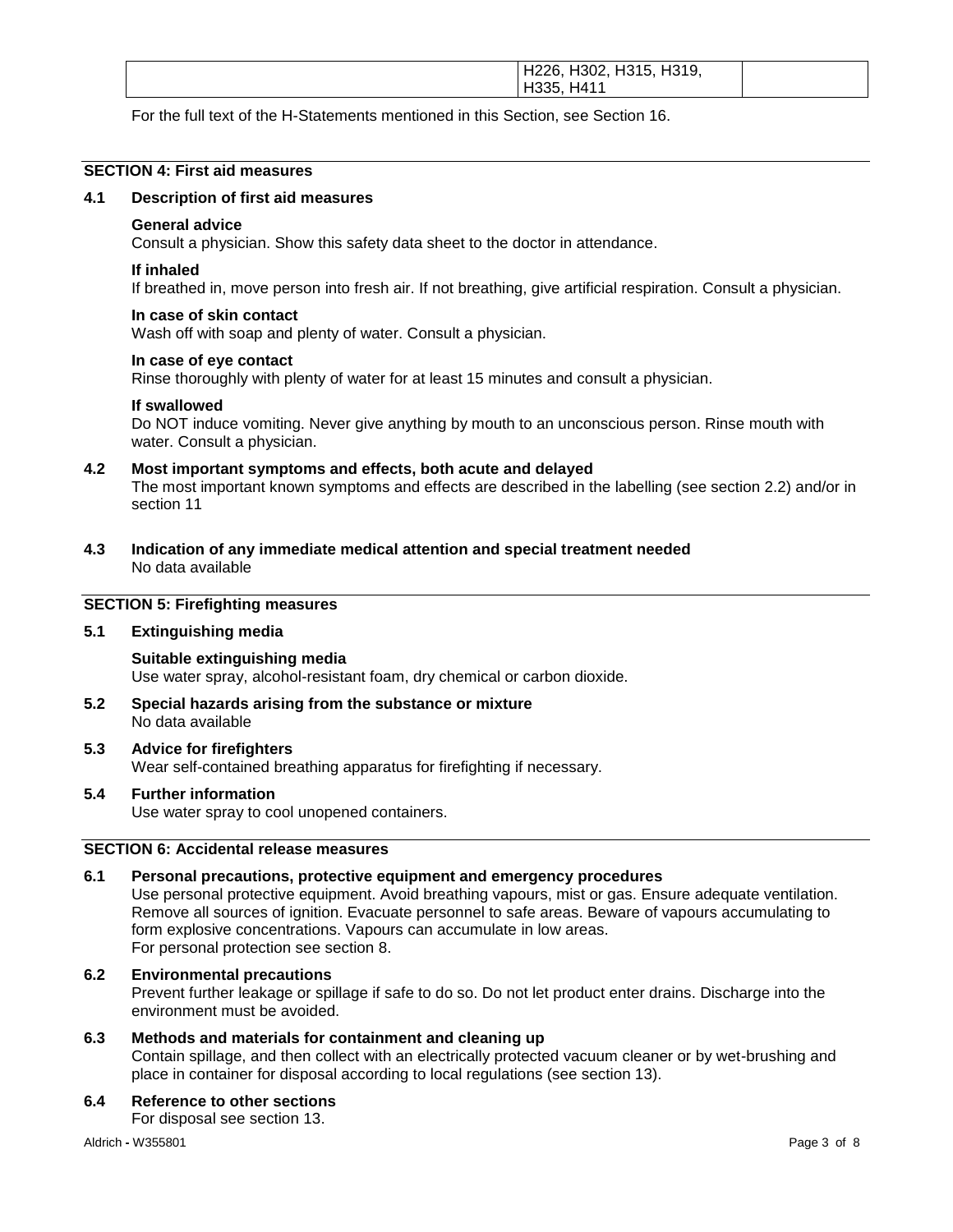## **SECTION 7: Handling and storage**

#### **7.1 Precautions for safe handling**

Avoid contact with skin and eyes. Avoid inhalation of vapour or mist. Keep away from sources of ignition - No smoking.Take measures to prevent the build up of electrostatic charge.

For precautions see section 2.2.

#### **7.2 Conditions for safe storage, including any incompatibilities**

Store in cool place. Keep container tightly closed in a dry and well-ventilated place. Containers which are opened must be carefully resealed and kept upright to prevent leakage.

# **7.3 Specific end use(s)**

Apart from the uses mentioned in section 1.2 no other specific uses are stipulated

#### **SECTION 8: Exposure controls/personal protection**

#### **8.1 Control parameters**

#### **Components with workplace control parameters**

Contains no substances with occupational exposure limit values.

# **8.2 Exposure controls**

#### **Appropriate engineering controls**

Handle in accordance with good industrial hygiene and safety practice. Wash hands before breaks and at the end of workday.

## **Personal protective equipment**

#### **Eye/face protection**

Face shield and safety glasses Use equipment for eye protection tested and approved under appropriate government standards such as NIOSH (US) or EN 166(EU).

#### **Skin protection**

Handle with gloves. Gloves must be inspected prior to use. Use proper glove removal technique (without touching glove's outer surface) to avoid skin contact with this product. Dispose of contaminated gloves after use in accordance with applicable laws and good laboratory practices. Wash and dry hands.

The selected protective gloves have to satisfy the specifications of EU Directive 89/686/EEC and the standard EN 374 derived from it.

Full contact Material: Nitrile rubber Minimum layer thickness: 0.4 mm Break through time: 480 min Material tested:Camatril® (KCL 730 / Aldrich Z677442, Size M)

Splash contact Material: Nitrile rubber Minimum layer thickness: 0.2 mm Break through time: 30 min Material tested:Dermatril® P (KCL 743 / Aldrich Z677388, Size M)

data source: KCL GmbH, D-36124 Eichenzell, phone +49 (0)6659 87300, e-mail sales@kcl.de, test method: EN374

If used in solution, or mixed with other substances, and under conditions which differ from EN 374, contact the supplier of the CE approved gloves. This recommendation is advisory only and must be evaluated by an industrial hygienist and safety officer familiar with the specific situation of anticipated use by our customers. It should not be construed as offering an approval for any specific use scenario.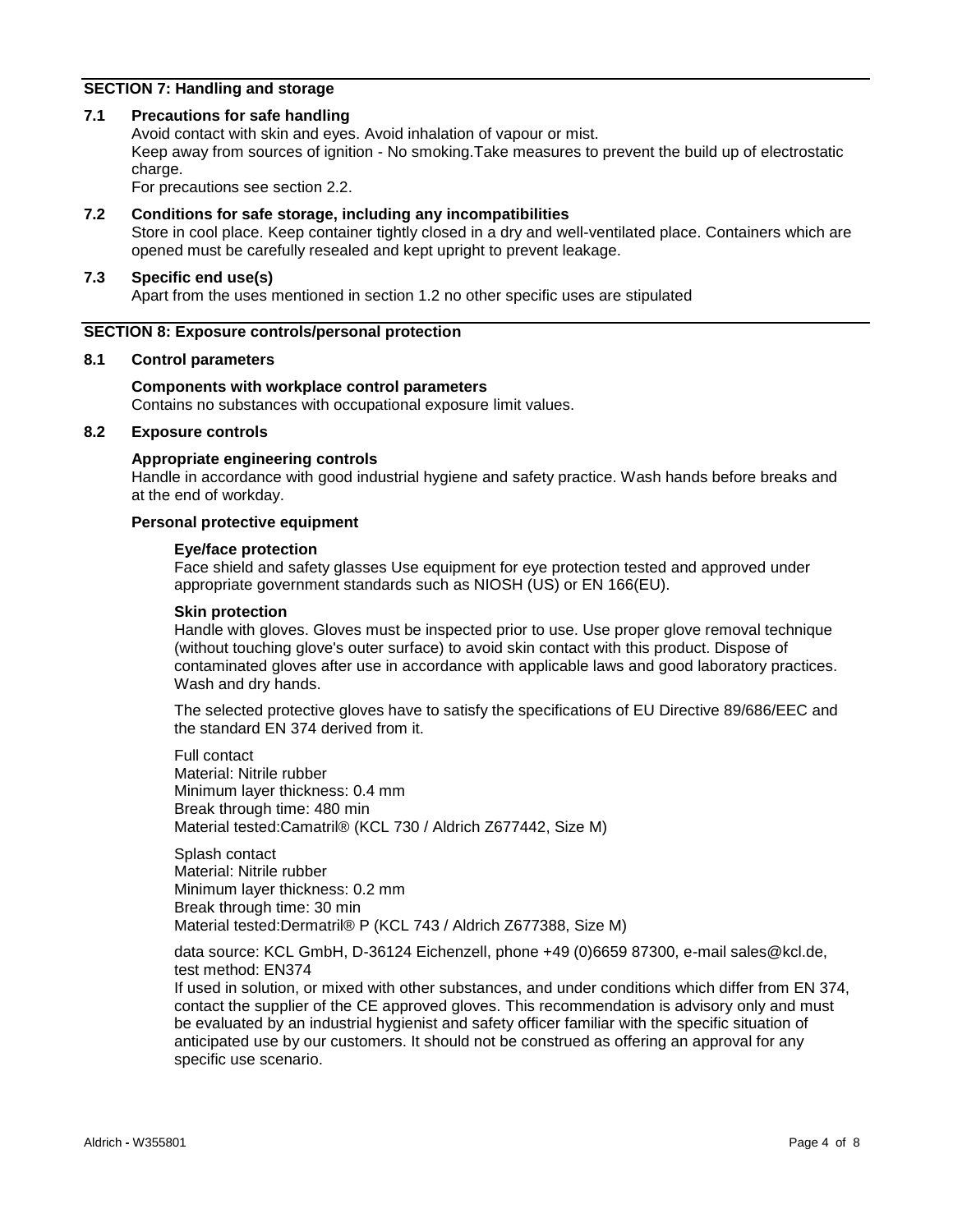## **Body Protection**

Complete suit protecting against chemicals, Flame retardant antistatic protective clothing., The type of protective equipment must be selected according to the concentration and amount of the dangerous substance at the specific workplace.

#### **Respiratory protection**

Where risk assessment shows air-purifying respirators are appropriate use a full-face respirator with multi-purpose combination (US) or type ABEK (EN 14387) respirator cartridges as a backup to engineering controls. If the respirator is the sole means of protection, use a full-face supplied air respirator. Use respirators and components tested and approved under appropriate government standards such as NIOSH (US) or CEN (EU).

#### **Control of environmental exposure**

Prevent further leakage or spillage if safe to do so. Do not let product enter drains. Discharge into the environment must be avoided.

# **SECTION 9: Physical and chemical properties**

#### **9.1 Information on basic physical and chemical properties**

|     | a) | Appearance                                         | Form: liquid         |
|-----|----|----------------------------------------------------|----------------------|
|     | b) | Odour                                              | No data available    |
|     | c) | <b>Odour Threshold</b>                             | No data available    |
|     | d) | pH                                                 | No data available    |
|     | e) | Melting point/freezing<br>point                    | No data available    |
|     | f) | Initial boiling point and<br>boiling range         | 173 - 175 °C - lit.  |
|     | g) | Flash point                                        | 50 °C - closed cup   |
|     | h) | Evaporation rate                                   | No data available    |
|     | i) | Flammability (solid, gas)                          | No data available    |
|     | j) | Upper/lower<br>flammability or<br>explosive limits | No data available    |
|     | k) | Vapour pressure                                    | No data available    |
|     | I) | Vapour density                                     | No data available    |
|     | m) | Relative density                                   | 0.837 g/cm3 at 25 °C |
|     | n) | Water solubility                                   | No data available    |
|     | O) | Partition coefficient: n-<br>octanol/water         | No data available    |
|     | p) | Auto-ignition<br>temperature                       | No data available    |
|     | q) | Decomposition<br>temperature                       | No data available    |
|     | r) | Viscosity                                          | No data available    |
|     | s) | <b>Explosive properties</b>                        | No data available    |
|     | t) | Oxidizing properties                               | No data available    |
| 9.2 |    | Other safety information                           |                      |

No data available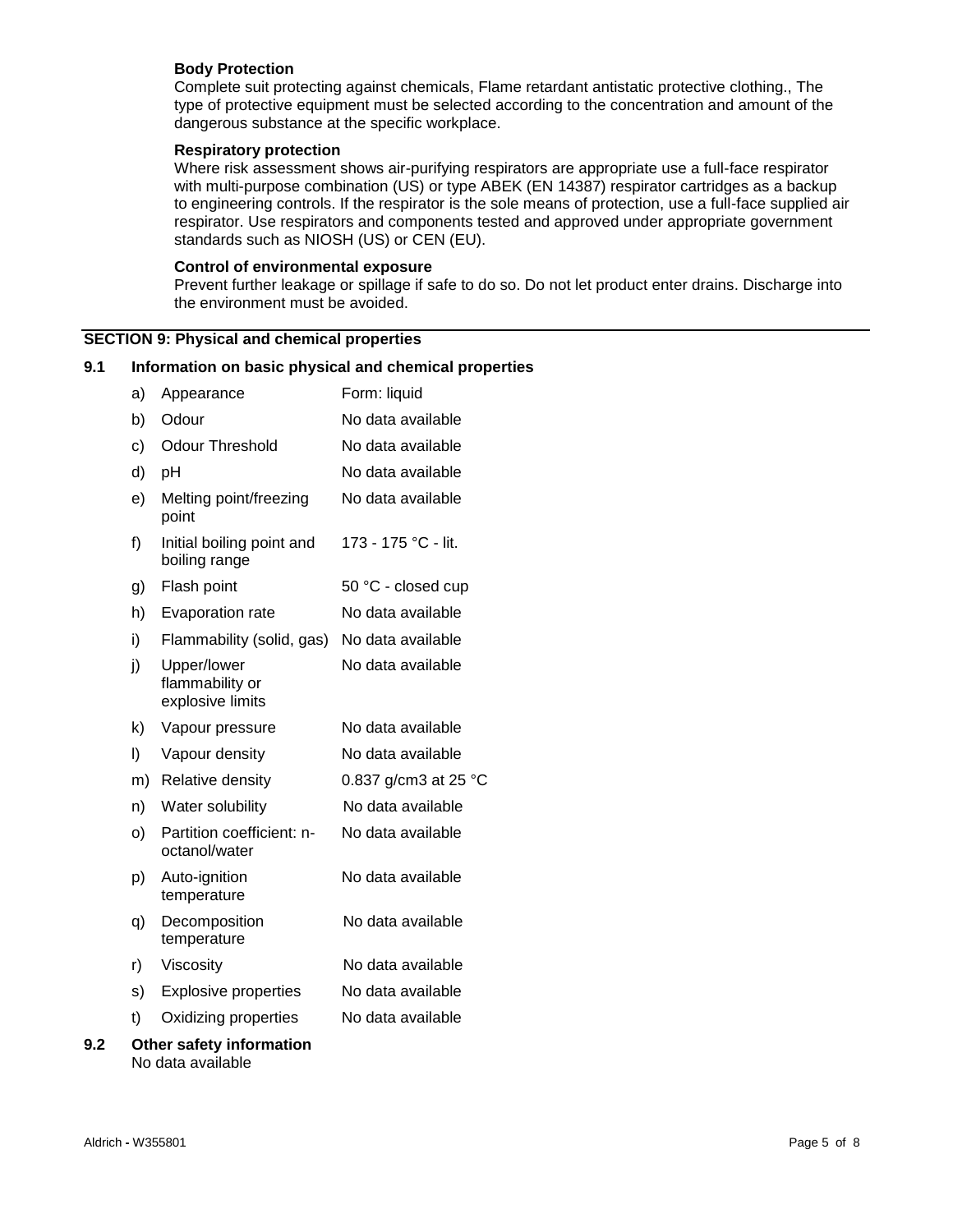# **SECTION 10: Stability and reactivity**

- **10.1 Reactivity** No data available
- **10.2 Chemical stability** Stable under recommended storage conditions.
- **10.3 Possibility of hazardous reactions** No data available
- **10.4 Conditions to avoid** Heat, flames and sparks.
- **10.5 Incompatible materials** Strong acids, Strong bases
- **10.6 Hazardous decomposition products** Hazardous decomposition products formed under fire conditions. - Carbon oxides Other decomposition products - No data available In the event of fire: see section 5

## **SECTION 11: Toxicological information**

## **11.1 Information on toxicological effects**

**Acute toxicity** LD50 Oral - Rat - 1,680 mg/kg

**Skin corrosion/irritation** No data available

**Serious eye damage/eye irritation** No data available

**Respiratory or skin sensitisation** No data available

**Germ cell mutagenicity** No data available

#### **Carcinogenicity**

IARC: No component of this product present at levels greater than or equal to 0.1% is identified as probable, possible or confirmed human carcinogen by IARC.

#### **Reproductive toxicity**

Reproductive toxicity - Rat - Oral Maternal Effects: Other effects. Effects on Fertility: Female fertility index (e.g., # females pregnant per # sperm positive females; # females pregnant per # females mated ). Effects on Embryo or Fetus: Fetotoxicity (except death, e.g., stunted fetus).

Developmental Toxicity - Rat - Oral Specific Developmental Abnormalities: Musculoskeletal system. Effects on Newborn: Behavioral.

#### **Specific target organ toxicity - single exposure**

Inhalation - May cause respiratory irritation.

**Specific target organ toxicity - repeated exposure** No data available

**Aspiration hazard** No data available

**Additional Information** RTECS: OS8060000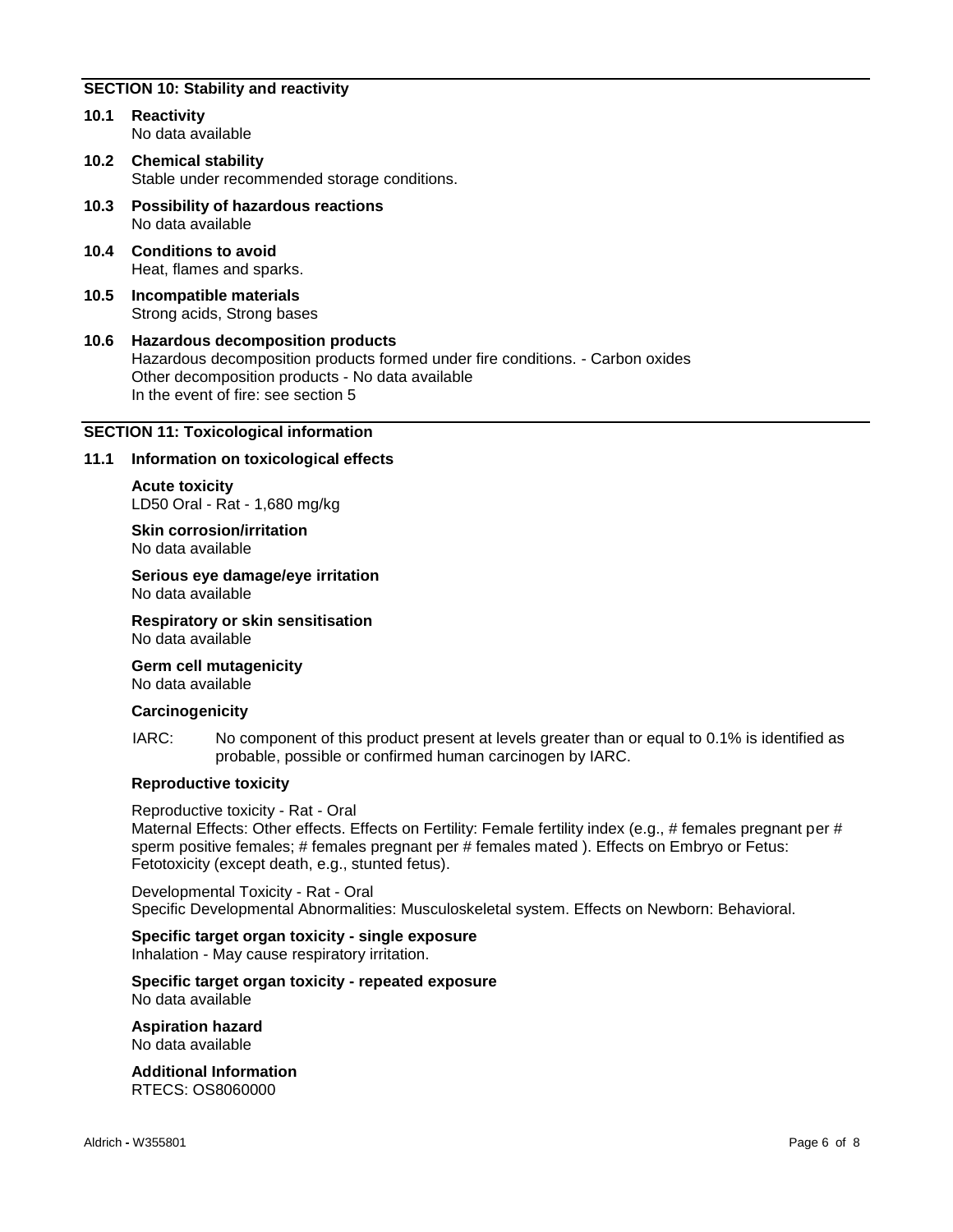Absorption into the body leads to the formation of methemoglobin which in sufficient concentration causes cyanosis. Onset may be delayed 2 to 4 hours or longer., To the best of our knowledge, the chemical, physical, and toxicological properties have not been thoroughly investigated.

#### **SECTION 12: Ecological information**

#### **12.1 Toxicity** No data available

- **12.2 Persistence and degradability** No data available
- **12.3 Bioaccumulative potential** No data available
- **12.4 Mobility in soil** No data available

#### **12.5 Results of PBT and vPvB assessment**

This substance/mixture contains no components considered to be either persistent, bioaccumulative and toxic (PBT), or very persistent and very bioaccumulative (vPvB) at levels of 0.1% or higher.

## **12.6 Other adverse effects**

Toxic to aquatic life with long lasting effects.

# **SECTION 13: Disposal considerations**

#### **13.1 Waste treatment methods**

#### **Product**

Burn in a chemical incinerator equipped with an afterburner and scrubber but exert extra care in igniting as this material is highly flammable. Offer surplus and non-recyclable solutions to a licensed disposal company.

#### **Contaminated packaging**

Dispose of as unused product.

# **SECTION 14: Transport information 14.1 UN number** ADR/RID: 2319 IMDG: 2319 IATA: 2319 **14.2 UN proper shipping name** ADR/RID: TERPENE HYDROCARBONS, N.O.S.<br>IMDG: TERPENE HYDROCARBONS, N.O.S. TERPENE HYDROCARBONS, N.O.S. IATA: Terpene hydrocarbons, n.o.s. **14.3 Transport hazard class(es)** ADR/RID: 3 IMDG: 3 IATA: 3 **14.4 Packaging group** ADR/RID: III IMDG: III IATA: III IATA: III IATA: III **14.5 Environmental hazards** ADR/RID: no IMDG Marine pollutant: no IATA: no **14.6 Special precautions for user** No data available

# **SECTION 15: Regulatory information**

**15.1 Safety, health and environmental regulations/legislation specific for the substance or mixture** This safety datasheet complies with the requirements of Regulation (EC) No. 1907/2006.

# **15.2 Chemical safety assessment** For this product a chemical safety assessment was not carried out